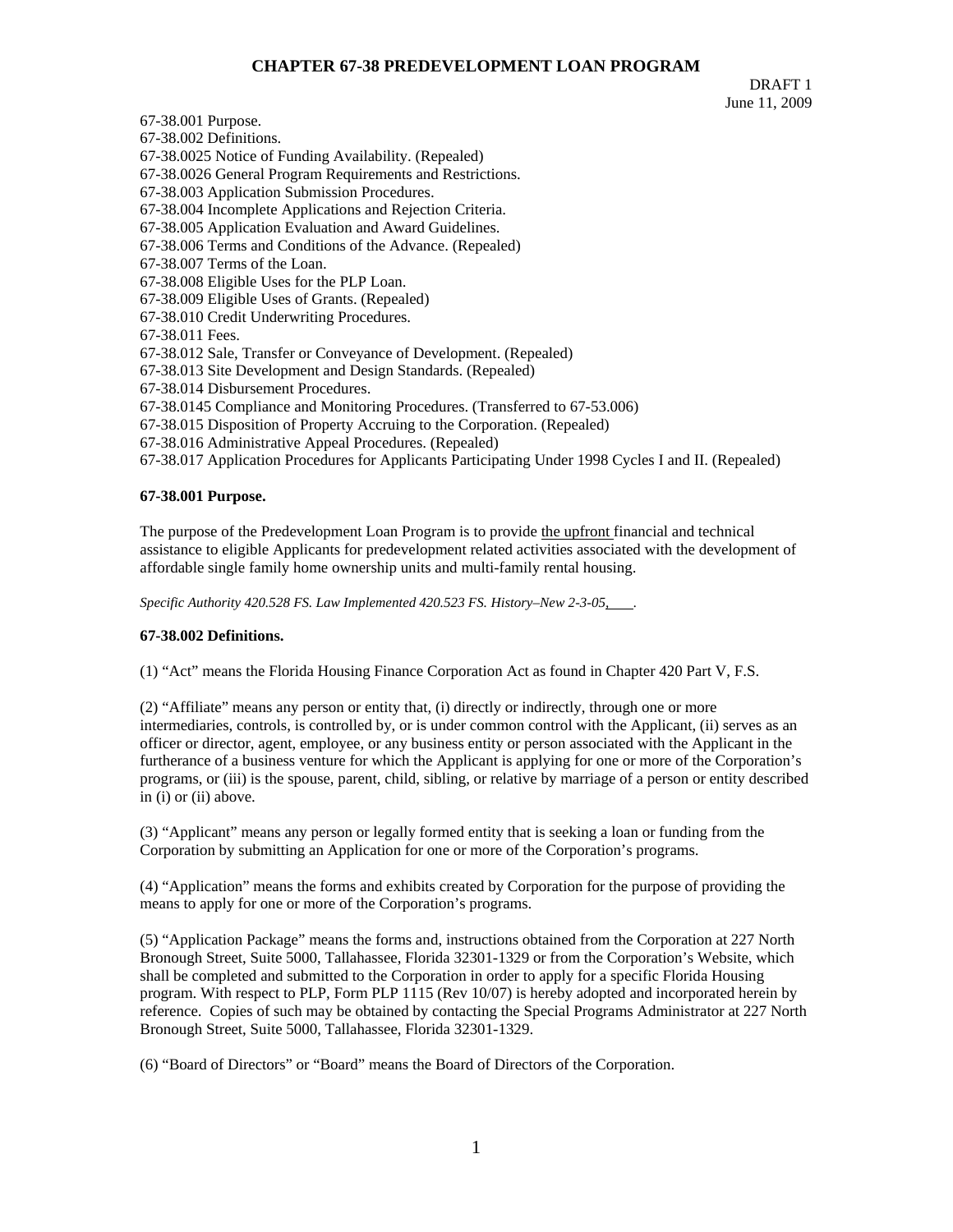(7) "Community-Based Organization" or "Not-For-Profit Organization" means a qualified non-profit entity as defined in Section 42(h)(5)(C), subsection 501(c)(3) or 501(c)(4) of the IRC and organized under Chapter 617, F.S., if a Florida Corporation, or organized under similar state law if organized in a jurisdiction other than Florida, to provide housing and other services on a not-for-profit basis. any group incorporated under Chapter 617, F.S., to provide housing and other services on a not-for-profit basis, and which is acceptable to federal and state agencies and financial institutions as a provider of affordable housing.

(8) "Compliance Period" means the period of time that the Development shall conform to all set-aside requirements as described in this rule chapter and agreed to by the Applicant in the Application.

(9) "Contact Person" means the person with whom the Corporation will correspond concerning the Application and the Development. This person cannot be a third-party consultant.

(10) "Corporation" or "Florida Housing" means the Florida Housing Finance Corporation.

(11) "Credit Underwriter" means the independent contractor under contract with the Corporation having the responsibility of providing stated credit underwriting services.

(12) "Credit Underwriting" means an in-depth analysis by the Credit Underwriter of all documents submitted in connection with an Application.

(13) "Credit Underwriting Report" means a report that is a product of Credit Underwriting.

(14) "Developer" means an individual, association, corporation, joint venture, or partnership which possesses the requisite skill, experience and credit worthiness to successfully produce affordable housing.

(15) "Development" means any work or improvement located in the state, including real property, buildings, and any other real and personal property, designed and intended for the primary purpose of providing decent, safe, and sanitary residential housing for persons or families, whether new construction, the acquisition of existing residential housing, or the remodeling, improvement, rehabilitation, or reconstruction of existing houses, together with such related non-housing facilities as the Corporation determines to be necessary convenient and desirable.

(16) "Development Plan" or "Form TAP 1215" (Rev 02/05) means the written description of the proposed Development submitted to the Corporation by the Technical Assistance Provider, with the concurrence of the Applicant, in the form created and approved by Corporation. Form TAP 1215 is hereby adopted and incorporated herein by reference. Copies of such may be obtained by contacting the Special Programs Administrator at 227 North Bronough Street, Suite 5000, Tallahassee, Florida 32301-1329.

(17) "Development Site" means the land for the Development, as defined by the legal description in the Development Plan and the documents evidencing or securing the Loan.

(18) "Farmworker" means a laborer who is employed on a seasonal, temporary, or permanent basis in the planting, cultivating, harvesting, or processing of agricultural or aquacultural products and who derived at least 50% of her or his income in the immediately preceding 12 months from such employment. "Farmworker" also includes a person who is retired as a laborer due to age, disability, or illness. In order to be considered retired as a farmworker due to age under this rule chapter, a person must be 50 years of age or older and must have been employed for a minimum of 5 years as a farmworker before retirement. In order to be considered retired as a farmworker due to disability or illness, a person must (i) establish medically that she or he is unable to be employed as a farmworker due to that disability or illness and (ii) establish that she or he was previously employed as a farmworker.

(19) "HUD" means the United States Department of Housing and Urban Development.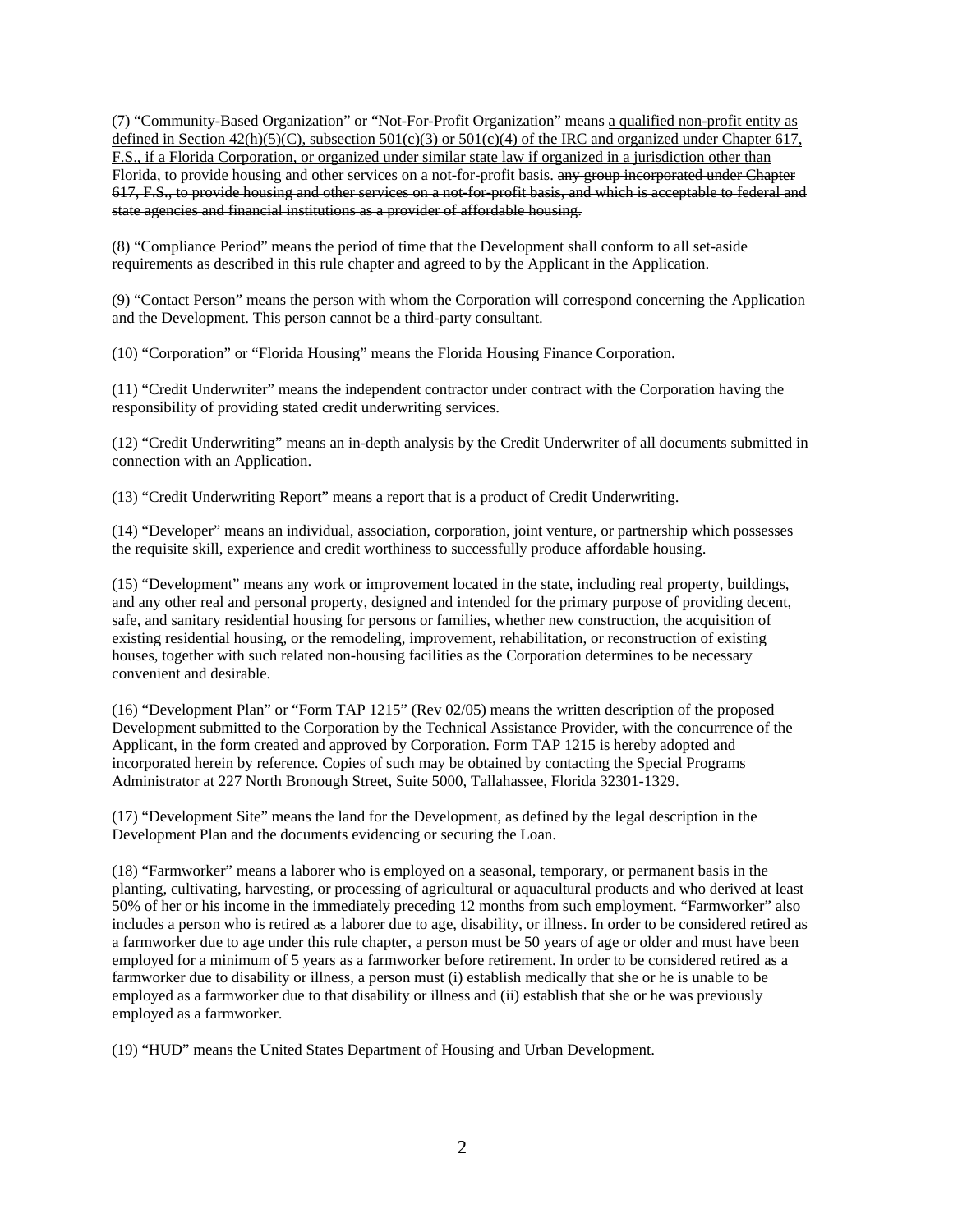(20) "Invitation to Participate" means a letter sent to the Applicant indicating the Development has been selected to receive technical assistance which shall be signed and returned with the initial commitment fee prior to receiving technical assistance.

(21) "LURA" or "Land Use Restriction Agreement" means an agreement between the Corporation and the Applicant which sets forth the set-aside requirements and other Development requirements under a Corporation program.

(22) "Maturity Date" means the established date the loan is due for payment.

(23) "Mortgage" means Mortgage as defined in Section 420.503, F.S.

(24) "Outstanding Loan" means a PLP Loan approved by the Board which has not been repaid or de-obligated by the Developer.

(25) "Public Housing Authority" means a public housing authority established pursuant to Chapter 421, F.S.

(26) "PLP" or "Predevelopment Loan Program" means the Predevelopment Loan Program established by the Act and this rule chapter.

(27) "PLP Loan" means a direct loan from the Predevelopment Loan Program.

(28) "Principal" means an Applicant, any general partner of an Applicant, and any officer, director, or any shareholder of any Applicant or shareholder of any general partner of an Applicant.

(29) "Rehabilitation" means to bring a Development back to its original state, or to bring back to its original state with added improvements with limitations as specified by the program or programs which provide construction or permanent financing to the Development.

(30) "Servicing and Compliance Monitoring Fees" means fees associated with the review and processing of requests for disbursement of funds, inspections and the monitoring of Developments.

(31) "Set-Aside" means the percentage of units within a Development that shall be reserved as affordable at or below the specified AMI to income qualified persons or households throughout the Compliance Period as outlined herein.

(32) "Technical Assistance Provider" or "TAP" means an independent contractor retained by the Corporation to provide technical assistance services.

(33) "Technical Assistance" means assistance to Applicants via telephone, through on-site visits and by responses to oral and written inquiries from Applicants throughout the entire Predevelopment process and to provide such other services as agreed to by the Technical Assistance Provider and the Corporation.

(34) "Threshold Requirements" means the requirements an Applicant shall meet as identified in the Application Package in order to receive an Invitation to Participate in the Predevelopment Loan Program.

(35) "Website" means the Corporation's website, the Universal Resource Locator (URL) for which is www.floridahousing.org.

*Specific Authority 420.528 FS. Law Implemented 420.507, 420.521-.529 FS. History–New 3-23-93, Amended 1-16-96, Formerly 9I-38.002, Amended 3-26-98, 7-17-00, 7-21-03, 2-3-05, 11-21-07*.

#### **67-38.0026 General Program Requirements and Restrictions.**

(1) An Applicant may only apply for funding through the Predevelopment Loan Program if it is a legally formed entity that is: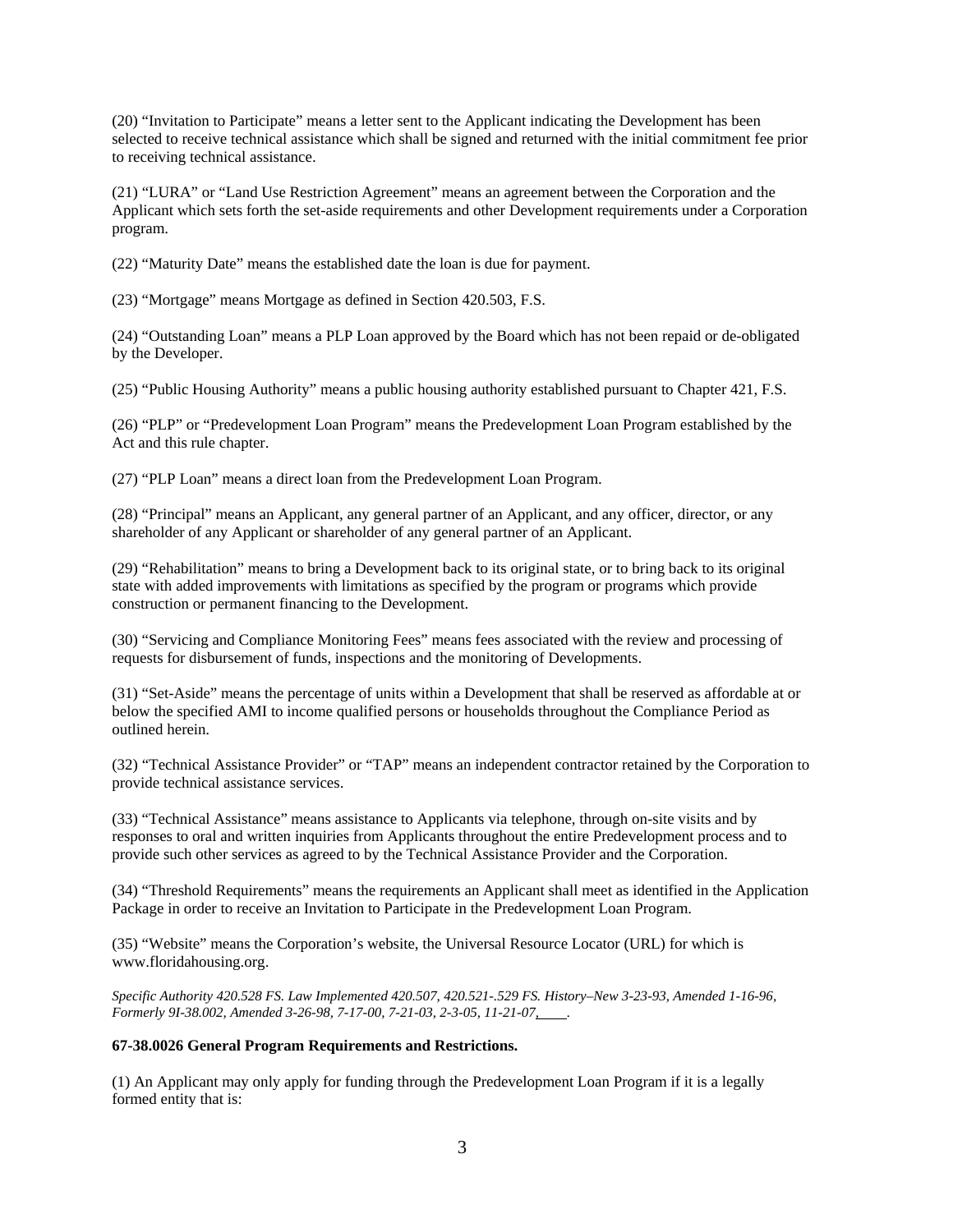(a) Any unit of government,

(b) A Public Housing Authority,

(c) A Community-Based or Not-For-Profit Organization,

(d) A for-profit entity wholly owned by one or more qualified Not-For-Profit Organizations, or

(e) A limited liability company or limited partnership if its general partner is a Community-Based or Not-For-Profit Organization that holds at least 51% of the ownership interest in the Development held by the general partner entity. The Not-For-Profit entity shall own an interest in the Development, either directly or indirectly; shall not be affiliated with or controlled by a for-profit corporation; and shall materially participate in the development and operation of the Development throughout the Compliance Period as stated in the Land Use Restriction Agreement.

(2) The Applicant shall be the entity with site control.

 $(3)$  (2) PLP Loans shall be limited to eligible predevelopment and site acquisition costs approved for the Development by the TAP and the Corporation and are limited to:

(a) \$500,000 when no funds are being requested for site acquisition; or

(b) \$750,000 when funds are being requested for site acquisition of which funds for the site acquisition cost (including good faith deposits applied to the sales price) shall be limited to \$500,000;

(c) up to \$500,000 for non-site acquisition costs when site acquisition is \$250,000 or less (including good faith deposits applied to the sales price).

(4) (3) All funds from the PLP loan shall be expended on the eligible expenses outlined in Rule 67-38.008, F.A.C.

(5) (4) Site acquisition cost shall be subject to approval of an assigned Credit Underwriter.

(6) (5) The Corporation shall limit the PLP Loan to an amount which can be secured through a mortgage on the Development Site, the pledging of capital fund finance program funds as approved by HUD or other collateral approved by the Corporation. Such determination shall require written recommendation by the TAP or Credit Underwriter and be based on the following: mortgages and/or liens currently on the Development Site, or value of the Development Site as determined by appraisal dated within 12 months of receipt of the Application.

# (7) (6) For rental Developments:

(a) The Applicant must commit to Set-Aside a minimum of 60% of the completed rental units to be rented to persons or households whose income does not exceed 60% of the area median income, as determined by HUD and adjusted by household size, for the metropolitan statistical area or county in which the Development is located, and

(b) Must set-aside the units for the duration of the Compliance Period. If the Development does not obtain construction or permanent financing from the Corporation and no Corporation funds remain in the Development, the Compliance Period shall be fifteen (15) years from the date the PLP Loan is paid off. If the Development obtains construction or permanent financing from other Corporation programs, then the most restrictive compliance requirements of the other Corporation programs shall be in effect and compliance monitoring shall be performed through those programs.

 $(8)$   $(7)$  For home ownership Developments:

(a) The Applicant must commit to sell a minimum of 50% of completed housing units to persons or households whose income does not exceed 80% of the area median income, as determined by HUD and adjusted by household size, for the metropolitan statistical area or county in which the individual homes are located, and sell the remaining housing units to persons or households whose income does not exceed 120% of the area median income, and

(b) If the Development obtains construction or permanent financing from other Corporation programs, the Set-Aside(s) committed to by the Applicant under the particular Corporation program providing the additional funding shall be in effect.

(9) (8) Applicants are required to work with a Technical Assistance Provider (TAP) as assigned and directed by the Corporation until repayment of the PLP Loan, withdrawal of the Application, de-obligation of the PLP Loan, or termination from the PLP. The Corporation shall pay all fees required by the TAP.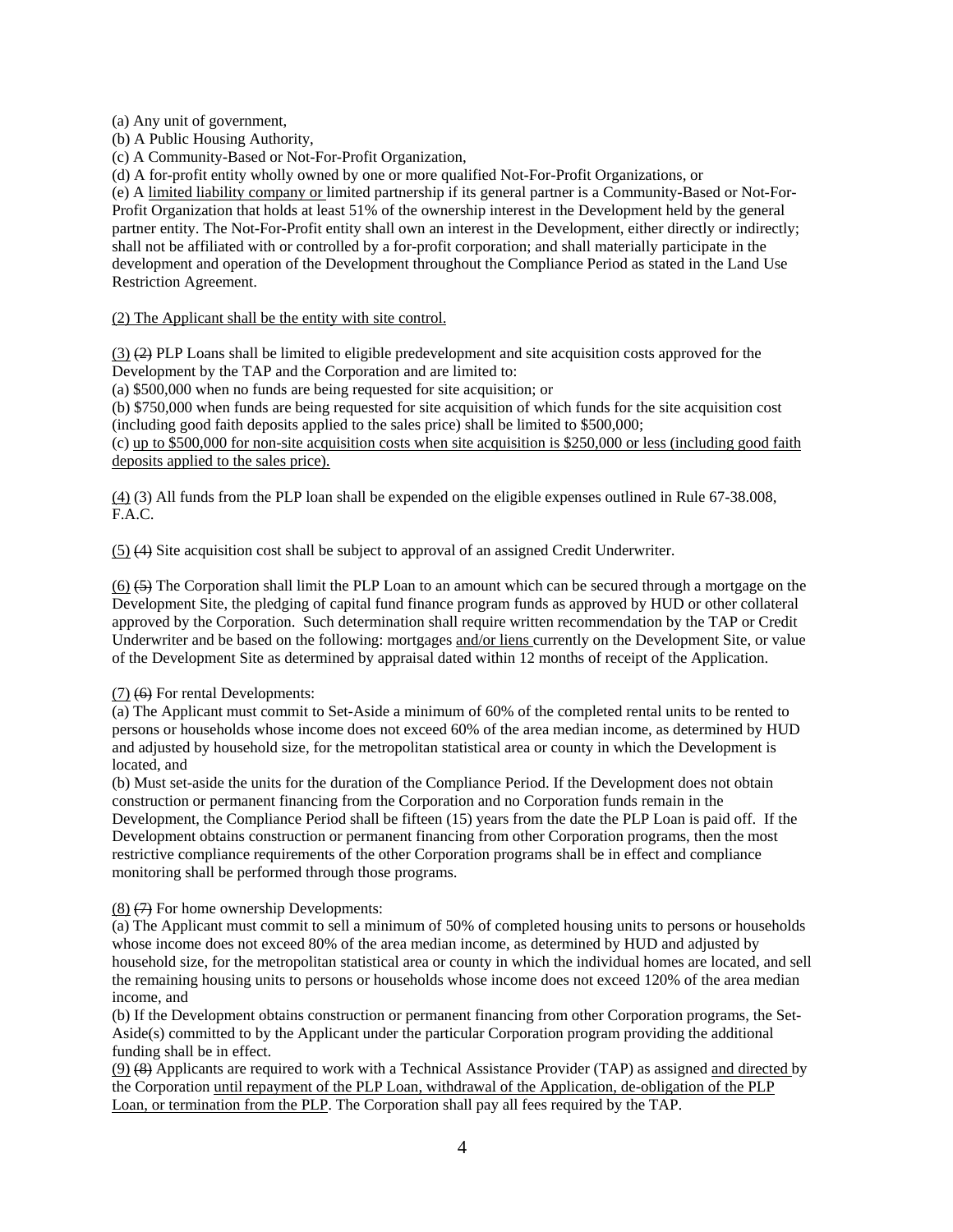$(10)$   $(9)$  If the Applicant is utilizing PLP funds to purchase the Development Site, including good faith deposits applied to the sales price of the land, Credit Underwriting will be required by a Credit Underwriter assigned by the Corporation. The Applicant is responsible for paying the Credit Underwriting fee, which is an eligible PLP expense. For scattered sites, the additional hourly fee is the responsibility of the Applicant and not an eligible PLP cost.

(11) (10) If awarded a PLP Loan, the proceeds of such may only be used for PLP eligible expenses as outlined in Rule 67-38.008, F.A.C.

(12) (11) The Development must be consistent with the purposes of the Predevelopment Loan Program and conform to the requirements specified in the Act or this rule chapter.

*Specific Authority 420.528 FS. Law Implemented 420.527, 420.528 FS. History–New 3-23-93, Amended 1-16-96, Formerly*  9I-38.003, Amended 3-26-98, 7-17-00, 7-21-03, 2-3-05, 11-21-07,

#### **67-38.003 Application Submission Procedures.**

(1) At any time during the year, Applicants may submit an Application to the Corporation for PLP funding. An Applicant, Affiliate, limited partnership, or general partner thereof shall not have more than two (2) Outstanding Loans at any given time, without the prior written approval of the Corporation. In order for an applicant to be approved to have more than two Outstanding Loans, the Applicant shall submit a written request to the Corporation detailing the experience of all Developers and co-developers involved in the proposed Development(s) in producing affordable housing and a proposed plan for permanent or construction financing on the Development(s).

(2) All Applications delivered by hand shall be presented to Corporation staff to be inscribed with the time and date of receipt. Applications may also be mailed to the Corporation at 227 North Bronough Street, Suite 5000, Tallahassee, Florida 32301-1329. Applications mailed to the Corporation will be inscribed with the time and date received.

(3) Applications that do not contain the required information and documentation as set forth in the Application Package shall be determined to have not met Threshold Requirements.

(4) An original and two copies of the completed Application and attachments shall be submitted to the Corporation if the Applicant does not intend to utilize the PLP Loan, whole or in part, to acquire the Development Site. In the event, the Applicant does intend to utilize the PLP Loan, whole or in part to acquire the Development Site, then an original and three copies of the completed Application shall be submitted to the Corporation. The original Application shall contain original signatures on pages which specifically request an original signature. Faxed, scanned, photocopied, or otherwise duplicated signatures shall not be considered acceptable within the original Application.

(5) Applications shall be accompanied by the non-refundable Application fee as set forth in the Application Package. Applications shall be submitted on the forms provided in the Application Package and shall be bound in three ring binders and shall have tabs for each form and exhibit. Exhibits shall be placed behind the form to which they refer. Failure to comply with any of the requirements set forth in this rule chapter shall result in the determination that the Application has not met Threshold Requirements.

(6) Applications that propose to develop individual homeownership units shall be submitted separately from those that propose to develop multifamily rental units.

*Specific Authority 420.528 FS. Law Implemented 420.527, 420.528 FS. History–New 3-23-93, Amended 1-16-96, Formerly 9I-38.003, Amended 3-26-98, 7-17-00, 7-21-03, 2-3-05, 11-21-07, .*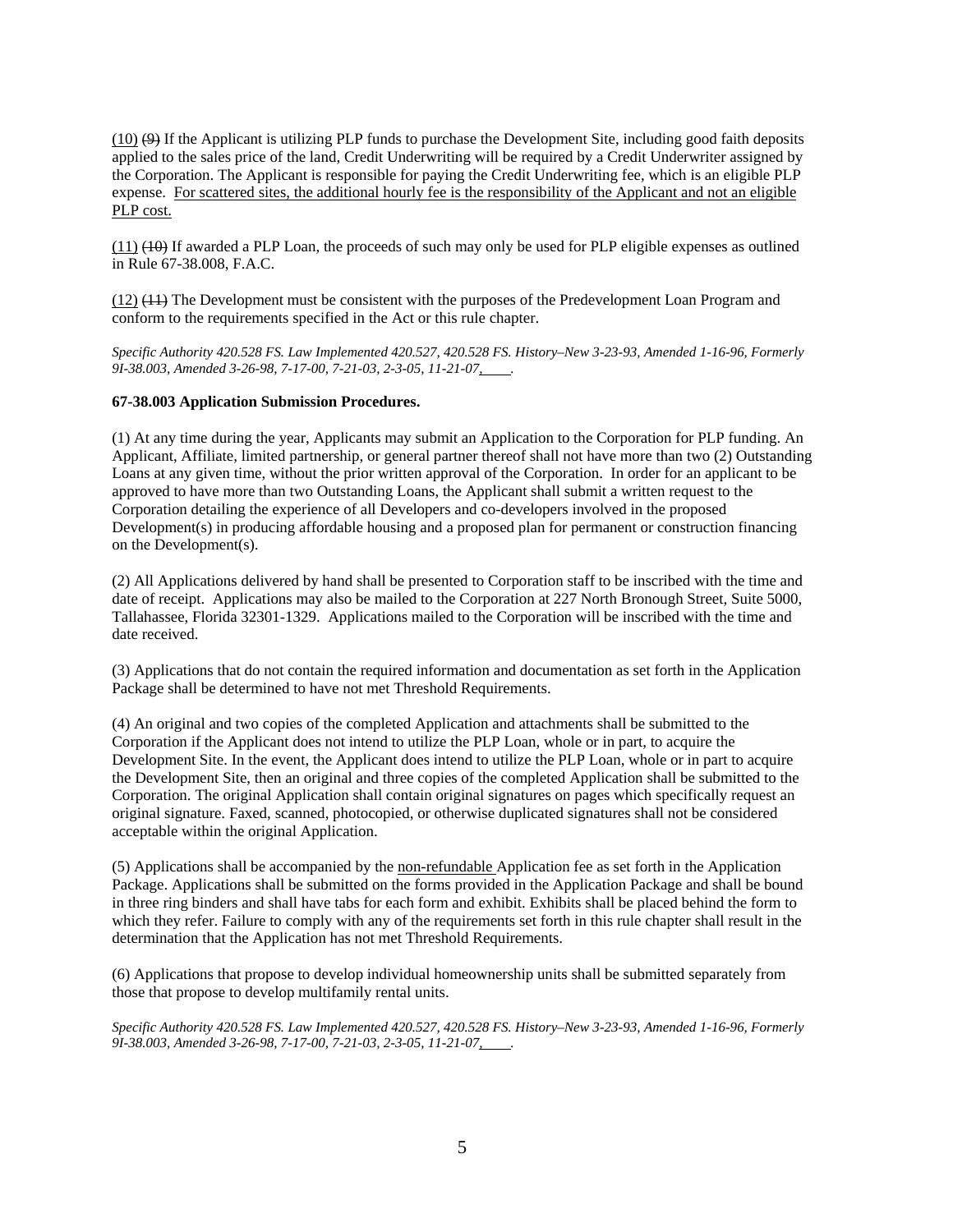### **67-38.004 Incomplete Applications and Rejection Criteria.**

(1) Each Application shall be reviewed by the Corporation to determine if the Application meets Threshold Requirements. If the Application fails to meet Threshold Requirements, the Corporation shall notify the Applicant of any additional or revised information or material that is required. The Applicant may continue to submit requested material until the Application is complete and meets Threshold Requirements. The Application shall not be placed in priority order or on a waiting list until such time that all information and documentation has been submitted and the Application is determined to have met Threshold Requirements.

(2) An Application shall be rejected if any of the following occurs:

(a) The Applicant/Application does not meet the requirements specified in the Act or this rule chapter.

(b) If the Board of Directors determines that any Applicant or any Affiliate of an Applicant:

(i) Has engaged in fraudulent actions;

(ii) Has materially misrepresented information to the Corporation regarding any of its Developments, or within the current Application or in any previous applications for one or more of Corporation's programs;

(iii) Has been convicted of fraud, theft, or misappropriation of funds;

(iv) Has been excluded from federal or Florida procurement programs; or (v) Has been convicted of a felony;

And that such action substantially increases the likelihood that the Applicant will not be able to produce quality affordable housing. The Applicant and any of the Applicant's Affiliates will be ineligible for funding or allocation in any program administered by the Corporation for a period of up to two years, which will begin from the date the Board of Directors makes such a determination. Such determination shall be either pursuant to a proceeding conducted pursuant to Sections 120.569 and 120.57, F.S., or as a result of a finding by a court of competent jurisdiction.

(3) If the Applicant, Principal, Affiliate, or Developer of the Applicant has any existing Developments participating in Corporation programs that are in non-compliance with the Code, this rule chapter or applicable Loan documents, and any applicable cure period has expired at the time of approval of the Development Plan, the requested allocation shall be denied, upon a determination by the Board that the non-compliance increases the likelihood that the Applicant will not be able to satisfy the terms of the Loan. The Applicant and Affiliates of the Applicant or Developer will be prohibited from participation in any Corporation programs for the subsequent cycle and continue until all of the Applicant's Developments are in compliance.

(4) The Applicant fails to meet any Threshold Requirement specified in the Application Package.

*Specific Authority 420.528 FS. Law Implemented 420.527, 420.528 FS. History–New 3-23-93, Amended 1-16-96, Formerly 9I-38.004, Amended 3-26-98, 7-17-00, 7-21-03, 2-3-05, 11-21-07.* 

# **67-38.005 Application Evaluation and Award Guidelines.**

(1) PLP funding shall be available to Applicants whose Applications have met Threshold Requirements, on a first-come, first-served basis, pursuant to this rule chapter. Applications which propose to set-aside a minimum of 40% of the Development's units for Farmworker residents shall receive priority over all other Applicants, provided the Applicant has also certified that they shall meet PLP minimum Set-Aside requirements.

(2) After the Application has been reviewed and determined to have met Threshold Requirements, using the factors specified in the Application Package and this rule chapter, staff shall determine whether sufficient funds are available to fund the PLP request.

(3) If the Application fails to meet Threshold Requirements or is missing important information, the Applicant shall be notified of the deficiencies in the Application and provided an opportunity to rectify any outstanding issues.

(4) If the Application is determined to have met Threshold Requirements; and

(a) Funds are available, the Corporation shall issue an Invitation to Participate; or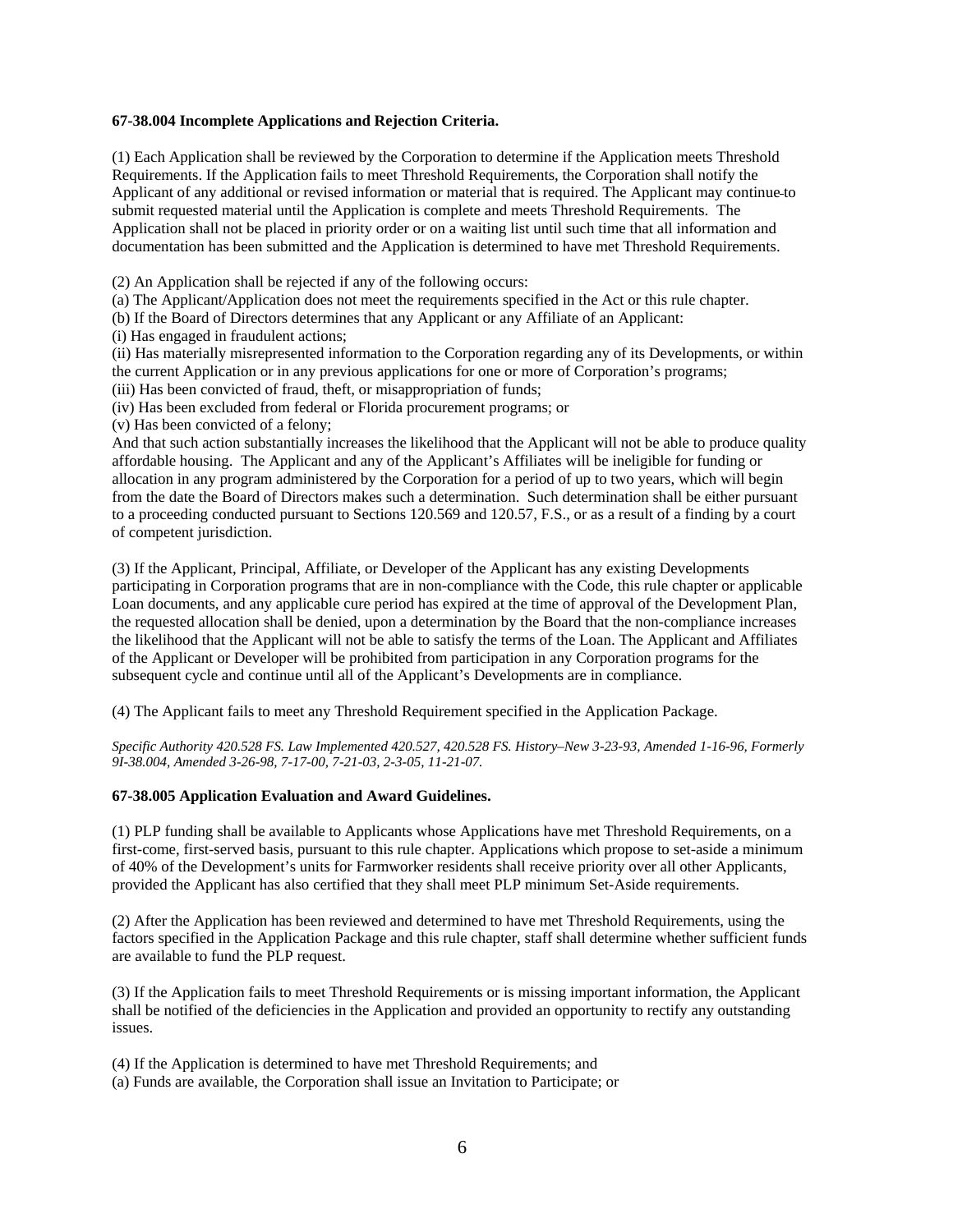(b) If funds are not available, Applicant will be placed on a waiting list, based on the date and time the Application was determined to have met Threshold Requirements until either;

1. Funds are available, at which time the Applicant will be issued an Invitation to Participate, or

2. Application is withdrawn.

(5) The Invitation to Participate letter shall be signed by the Applicant and returned to the Corporation within 20 calendar days from the date of the Invitation to Participate letter. If the executed Invitation to Participate letter is not received by the Corporation within 20 calendar-days, the Invitation to Participate letter shall be withdrawn and the Applicant shall be so notified. The executed Invitation to Participate letter must be accompanied by an initial commitment fee as specified therein.

(6) Upon receipt of the executed Invitation to Participate letter and the Applicant's initial commitment fee, the Corporation shall assign a Technical Assistance Provider. In the event that technical assistance has begun and it is determined that the initial commitment fee has not been paid or is returned for insufficient funds, Technical Assistance shall be discontinued until full payment is received and determined to be sufficient. If payment has not been received within seven days of notification to the Applicant, the Invitation to Participate letter shall be withdrawn and the Applicant shall be so notified.

(7) The Technical Assistance Provider shall work with the Applicant to formulate a Development Plan. The Development Plan shall clearly set forth in detail the Applicant's anticipated predevelopment tasks and activities, timeline, itemized budget, sources to fund all anticipated predevelopment expenses, including those in excess of the amounts to be requested under the Predevelopment Loan Program, and the anticipated sources and uses of construction and permanent financing. The anticipated activities and expenses shall be those necessary prior to closing on construction or permanent financing for the Development. The Development Plan shall also set forth the exact number of units to be set aside, including the number of units set-aside for Farmworkers if priority was given for meeting the Farmworker Set-Aside.

(8) The Applicant shall be given up to six months from the Technical Assistance Provider assignment Applicant's date of execution of the Invitation to Participate letter to complete and submit the Development Plan unless prior written approval of an extension is received from the Corporation. The Invitation to Participate letter shall be canceled if the Development Plan is not submitted within the six-month period. All PLP Loan documents, if any, shall be cancelled. Any commitment fees paid shall be retained by the Corporation. With the prior approval of the TAP, the Applicant may request an extension for submitting the Development Plan in writing to the Corporation at least 30 calendar days prior to the end of the original six-month period.

(9) The Technical Assistance Provider shall submit a written recommendation with the Development Plan to the Corporation. Such recommendation should clearly indicate the Technical Assistance Provider's findings regarding the status of the Development Plan and the requested PLP Loan amount. The Corporation may request additional information and or documentation necessary for the Application to meet Threshold Requirements prior to approval of the Development Plan. If such revisions are requested prior to approval of the Development Plan, the Corporation shall provide a deadline by which the revisions to the Application shall be made and submitted with the approval of the Technical Assistance Provider to the Corporation.

(10) Following the TAP and Corporation staff's approval of the Development Plan, the PLP Loan request shall be submitted to the Board for approval. Amendments to the Development Plan shall be allowed upon a favorable recommendation of the Technical Assistance Provider. If an increase to the PLP Loan is requested and the loan amount approved for lesser than the allowed maximum, or an Applicant and/or Development name change is requested, Board approval is required.

(11) Following approval of the PLP Loan, the Applicant will receive written notice of such approval in the form of a commitment letter issued by the Corporation. The Applicant shall submit the final commitment fee and return the executed acceptance of commitment to the Corporation within 20 calendar days from the date of the commitment letter.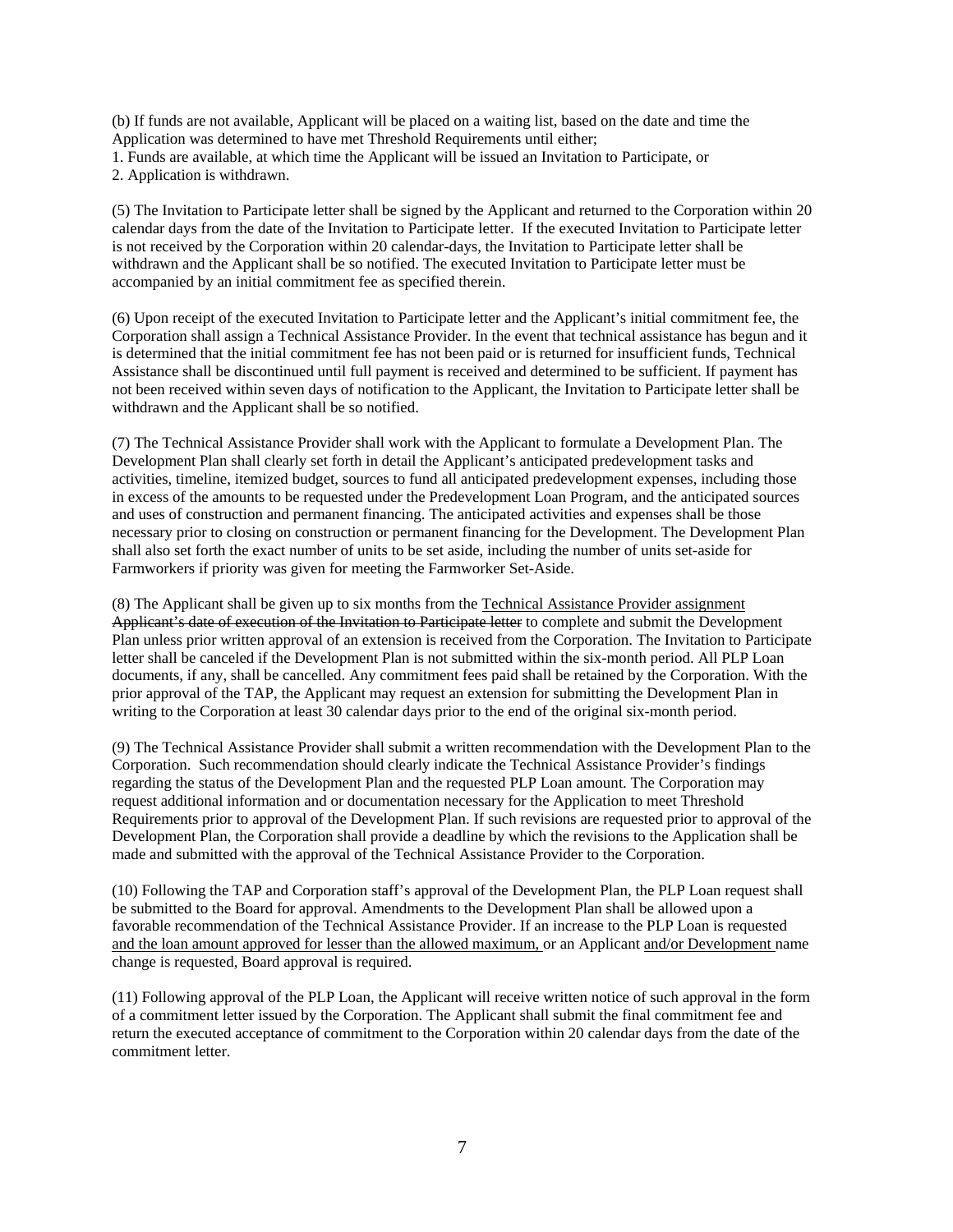(12) If the Board does not approve the PLP Loan request, no funds shall be disbursed other than for expenses incurred for services of the Technical Assistance Provider. Any commitment fees paid by the Applicant shall be retained by the Corporation.

(13) In the event the Development Plan receives approval and the Applicant is unable to proceed to completion of Predevelopment Loan Program activities or obtain permanent or construction financing, any commitment fees paid shall be retained by the Corporation.

(14) Following receipt of the final commitment fee, the Applicant shall be given up to six months from the date of the Commitment letter to execute a mortgage, loan agreement, promissory note and any other customary loan documentation will be provided to the Applicant. With the prior approval of the Technical Assistance Provider, the Applicant may request a written extension on the loan closing to the Corporation at least 30 calendar days prior to the end of the original six-month period. The loan must close in the name of the entity that has site control. Upon execution of all loan documents by both the Applicant and the Corporation, funds will be available for disbursement for eligible predevelopment activities as specified in this rule chapter.

(15) A positive Credit Underwriting Report is required for closing on any portion of the PLP Loan that has been approved by the Board for site acquisition costs including good faith deposits applied to the sales price. The Applicant shall be given up to six months from the date of the second Commitment letter to execute a mortgage, loan agreement, promissory note and any other customary loan documentation provided to the Applicant. With the prior approval of the Technical Assistance Provider, the Applicant may request a written extension on the site acquisition closing to the Corporation at least 30 calendar days prior to the end of the original six-month period. Upon execution of all loan documents by both the Applicant and the Corporation, funds will be available for disbursement for site acquisition activities as specified in this rule chapter.

*Specific Authority 420.528 FS. Law Implemented 420.527, 420.528 FS. History–New 3-23-93, Amended 1-16-96, Formerly*  9I-38.005, Amended 3-26-98, 7-17-00, 7-21-03, 2-3-05, 11-21-07,

# **67-38.007 Terms of the PLP Loan.**

(1) If the Applicant entity is comprised of a 100% ownership interest by a Not-For Profit Organization or a forprofit entity as defined in section 67-38.0026(1)(d) wholly-owned by one or more Not-For Profit Organizations, or if the Applicant is a Public Housing Authority, the PLP Loan shall bear an interest rate of 1%. Otherwise, the PLP Loan shall bear an interest rate of 3% for applicant entities as defined in section 67-38.0026(1)(e).

(2) The PLP Loan shall be secured by such customary documents and collateral as are necessary to ensure repayment as outlined in section 67-38.0026(6).

(3) The PLP Loan shall be non-amortizing with principal and interest deferred until the Maturity Date. The Corporation is authorized to forgive such loan and thereby make a grant to the Applicant for any monies that are unable to be repaid due to the Applicant's inability to obtain construction or permanent financing for the Development. The Corporation shall not forgive the portion of the PLP Loan, which is collateralized by a mortgage, pledged capital funds or other collateral approved to the Corporation to the extent such loan could be repaid from the sale of the mortgaged property or from other collateral securing the loan.

(4) The mortgage securing the PLP Loan shall be in a first or second lien position and shall not share priority with any other liens unless approved by the Board.

(5) With respect to rental Developments, the PLP Loan's Maturity Date shall be on the earlier of:

(a) The date of closing on the permanent or construction loan for the Development; or

(b) Three years from the date of execution of the loan documents by the Corporation or other such extended loan Maturity Date approved by the Board.

(6) With respect to homeownership Developments, the PLP Loan's Maturity Date shall be on the earlier of: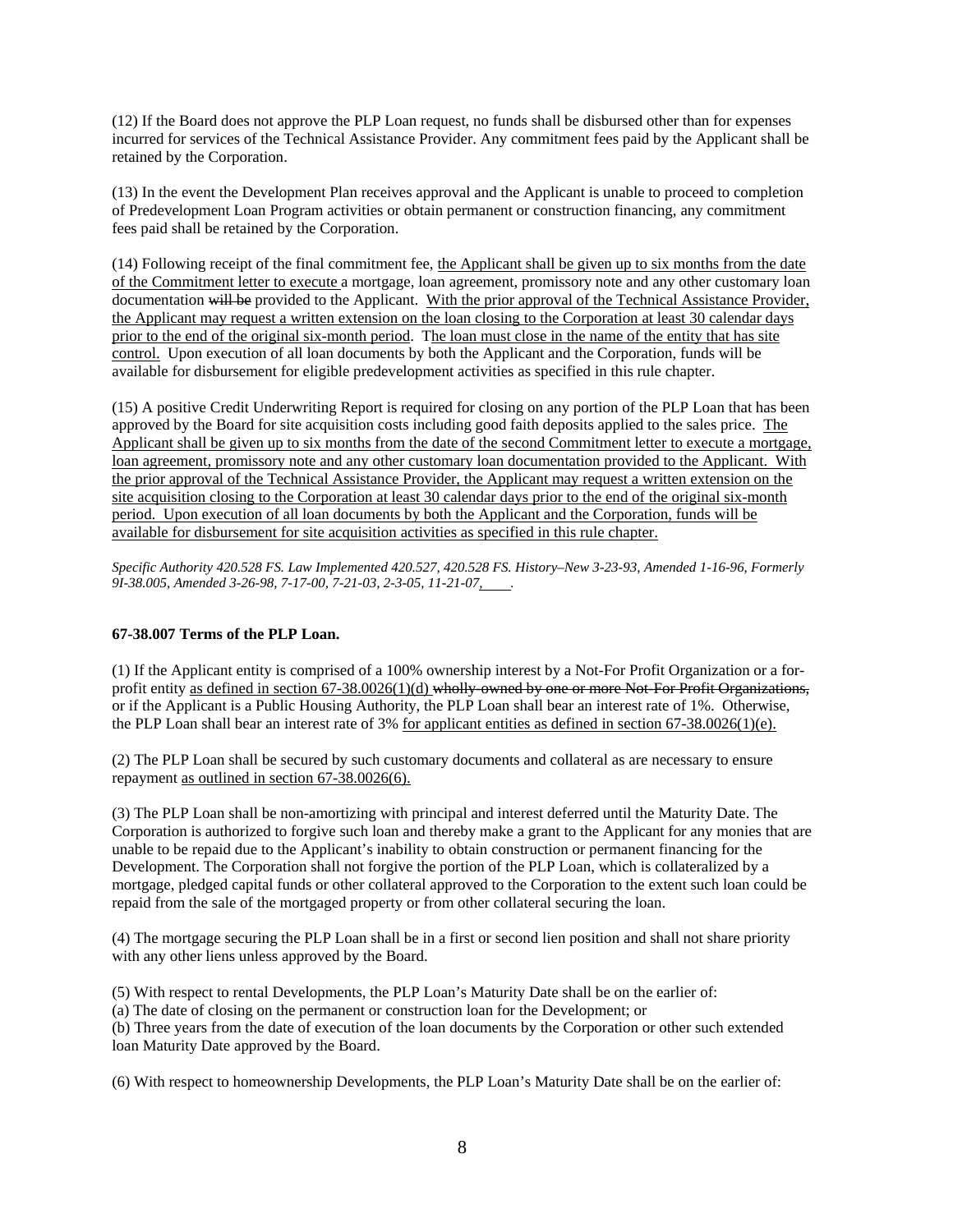(a) The date of closing on the permanent or construction loan for the Development (new construction or rehabilitation); or

(b) (a) On a prorated basis upon the sale of each home, upon the recommendation of the Credit Underwriter or Technical Assistance Provider and a partial release payment in an amount acceptable to the Credit Underwriter or Technical Assistance Provider and the Corporation; or

(c) (b) Three years from the date of execution of the loan documents by the Corporation or other such extended loan Maturity Date approved by the Board.

(7) The Corporation shall extend the term of the PLP Loan for an additional period if circumstances exist and if such extension would not jeopardize the Corporation's security interest. Submission and approval of a request for an extension of the term of a PLP Loan shall be subject to the following:

(a) For an extension up to one year, the Developer shall submit, along with the TAP a written request detailing the progress of the Development, barriers to the Development's progress and a revised timeline.

(b) An additional extension of up to one year requested at the conclusion of the initial approved one year extension shall require the recommendation of the Credit Underwriter or the Technical Assistance Provider as directed by the Corporation that an extension of the PLP Loan is likely to result in the successful completion of the Development; and

(c) Submission of:

1. A revised Development Plan, approved by the Technical Assistance Provider, reflecting the reasons for the extension and the tasks and activities to be completed during the extension period;

2. Evidence of the Applicant's ability to complete the Development, and

3. An alternate financing plan in the event the original financing source(s) withdraws.

(8) Prepayment of the PLP Loan shall be permitted without penalty.

(9) The Corporation may renegotiate and extend the PLP Loan. Such renegotiations shall be based upon: (a) Documentation and certification by the Applicant that funds are not available to repay the Note upon maturity;

(b) A plan for the repayment of the loan at the new Maturity Date;

(c) Assurance that the security interest of the Corporation will not be jeopardized by the new term(s); and

(d) Industry standard terms which may include amortizing loans requiring regularly scheduled payments of principal and interest.

All loan renegotiation requests, including requests for extension, must be submitted in writing to the Director of Special Assets and contain the specific details of the renegotiation.

(10) Upon determination by the Board that other remedies are ineffectual or non-existent and that the best interest of the Corporation is served by acceleration of the PLP Loan. The PLP Loan shall be accelerated if any of the following occurs:

(a) Proceeds of the PLP Loan are used for any purpose not specified in the Development Plan, the documents evidencing or securing the PLP Loan, the Act or this rule chapter; or

(b) Sale, transfer, or conveyance of the Development without the prior written approval of the Corporation, as set forth in Rule 67-38.012, F.A.C.

(11) The Applicant shall submit electronic progress reports evidencing successful completion of the requisite tasks and activities set forth in the Development Plan to the Technical Assistance Provider twice annually  $\Theta$ not more than a quarterly basis as determined by the Corporation. The Technical Assistance Provider shall submit the reports to the Corporation. Reports are due to the Corporation by the 15th  $\frac{10 \text{th}}{10 \text{th}}$  day of April, July, October, and January for so long as funds are outstanding.

(12) The Corporation reserves the right to require an audit of Applicant's accounts and records relating to the PLP Loan funds. If the Applicant is required to perform an audit of its accounts and records, a copy of the same shall be delivered to the Corporation within ten (10) days of receipt of thereof by the Applicant.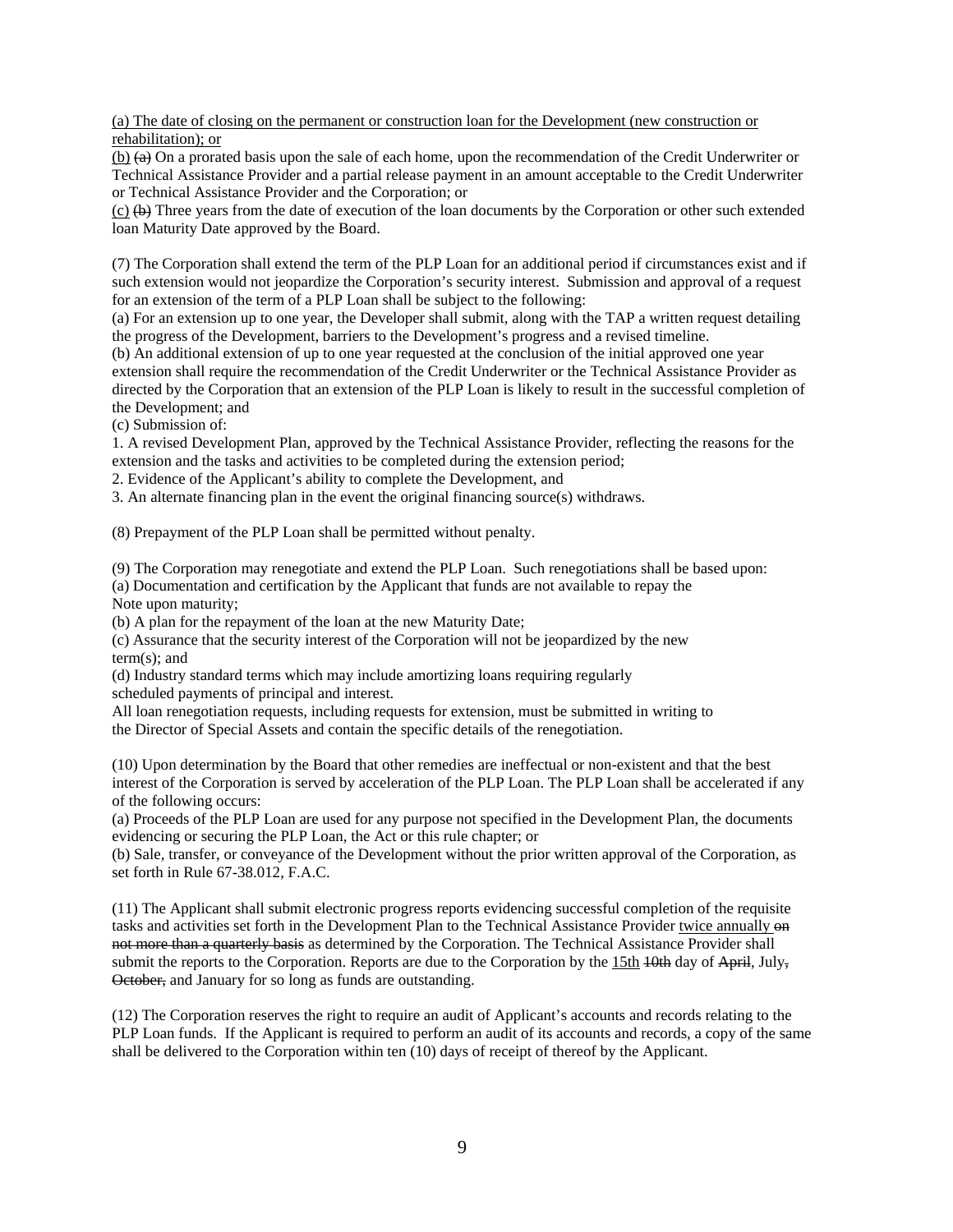(13) The Applicant shall maintain all documents related to the Development, including copies of all contracts and performance bonds, during the term of the Loan and for three years following the maturity of the PLP Loan as the same may be extended pursuant to this rule chapter.

(14) With respect to home ownership Developments, in order to assure that such Developments serve the target population, the Credit Underwriter or the Corporation shall, prior to release of an individual lot within the Development Site, review appropriate documentation as necessary to determine the unit is being sold to an eligible purchaser.

(15) With respect to rental Developments, in order to assure that such Developments serve the target population and maintain the minimum Set-Aside requirements, in addition to the execution and recordation of the Land Use Restriction Agreement (LURA), all deeds conveying title to real estate that is improved with rental units shall contain restrictive covenants that encompass all of the units in the Development and that provide for the continued rental of the units to persons within the target population for the Compliance Period. For those Developments which have occupied units, or will have occupied units, prior to closing of the construction or permanent financing, the Servicer or the Corporation shall conduct a review and physical inspection prior to closing of the construction or permanent financing to assure that the Development meets the minimum Set-Aside requirements and provides the intended benefit to the target population pursuant to the Act. The Corporation reserves the right to monitor each Development funded under the Predevelopment Loan Program at any time after completion of the Development to assure continued compliance with the applicable provisions of this rule chapter.

(16) The loan shall not be assumable upon the sale, transfer or refinancing of the Development without the prior approval from the Board, which approval shall be conditioned upon a positive recommendation by the Technical Assistance Provider or Credit Underwriter.

*Specific Authority 420.528 FS. Law Implemented 420.526, 420.527, 420.528 FS. History–New 3-23-93, Amended 1-16-96, Formerly 9I-38.007, Amended 3-26-98, 7-17-00, 7-21-03, 2-3-05, 11-21-07, .* 

#### **67-38.008 Eligible Uses for the Loan.**

(1) The proceeds of the Loan shall only be used for eligible expenses specified in the approved Development Plan.

(2) The Corporation shall monitor all predevelopment activity expenditures through the designated Technical Assistance Provider and shall deny disbursements which have not been approved by the Technical Assistance Provider prior to submission to the Corporation. Draw requests shall not be processed without the Technical Assistance Provider's written approval. All draw requests are submitted by the TAP to the Corporation.

(3) Eligible predevelopment expenses shall include the following if such expenses or services were required to be incurred or rendered prior to closing of construction or permanent financing:

- (a) Market and feasibility analysis;
- (b) Rezoning;
- (c) Title search;
- (d) Legal fees;
- (e) Boundary survey;

(f) Administrative expenses such as phone charges, travel related to the Development, copying, printing, and postage fees. Other expenses requested under this subsection shall be pre-approved by the Corporation. Salaries of employees of the applicant are not an eligible expense.

(g) Development consultant fees. Consultant or legal fees incurred in connection with the submission or preparation of the PLP Application or for any other activities which can be provided by the Technical Assistance Provider shall not be eligible predevelopment expenses. The consultant shall demonstrate appropriate experience in affordable housing Development projects and shall be approved by the TAP. No person, corporation, partnership, or entity having an identity of interest in the Development, or the Applicant, may act as a third party consultant;

(h) Fees of the PLP Credit Underwriter;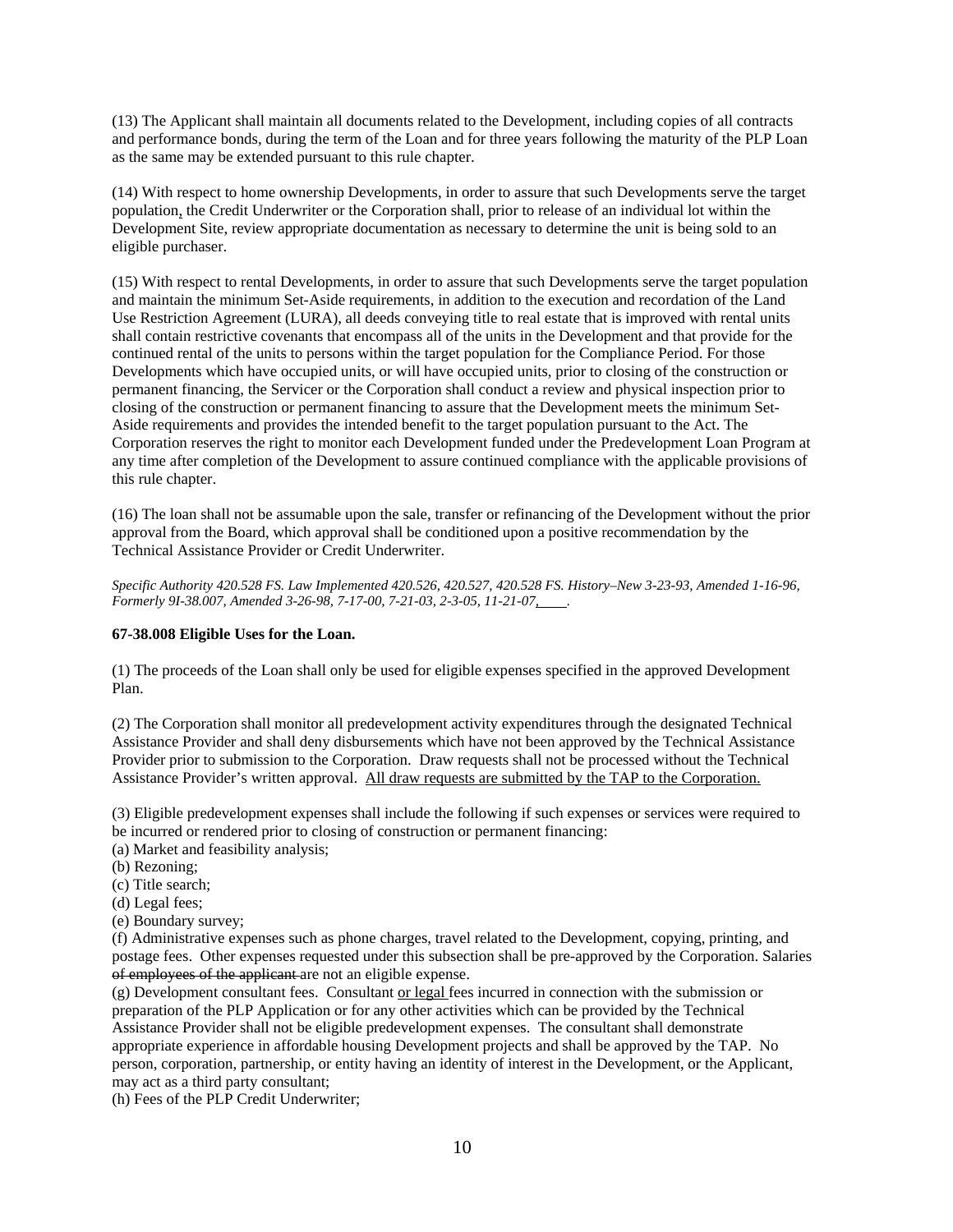(i) Customary, good faith or earnest money deposit for the acquisition of the Development Site;

(j) Commitment fees to secure construction or permanent financing;

(k) Biological and environmental assessments;

(l) Soil tests;

(m) Appraisals;

(n) Approved acquisition expenses in connection with the Development Site;

(o) Marketing expenses;

(p) Permitting/impact fees;

(q) Architectural/engineering fees;

(r) Fees in connection with a completion audit;

(s) Insurance fees; and

(t) Connection fees;

(u) Other fees as approved by Florida Housing.

(4) The Applicant shall be required to work with the Technical Assistance Provider to complete the predevelopment activities in a timely and satisfactory manner.

(5) Applicants may request use of PLP Loan funds for Development Site acquisition by providing to Florida Housing:

(a) Evidence that all other predevelopment expenses have been paid or appropriate funding for outstanding expenses have been reserved. If PLP funds are requested for eligible uses other than Development Site acquisition, those funds shall be made available after customary closing documents are executed. PLP funds for acquisition shall not be released until such time as this and the following requirements have been provided; (b) A detailed explanation as to the necessity to acquire title;

(c) A recommendation from the Technical Assistance Provider that funding be provided for Development Site acquisition; and

(d) A Credit Underwriting Report, which includes a recommendation from the Credit Underwriter that funds be disbursed for Development Site acquisition.

*Specific Authority 420.528 FS. Law Implemented 420.526, 420.527, 420.528 FS. History–New 3-23-93, Amended 1-16-96, 5-21-96. Formerly 9I-38.008, Amended 3-26-98, 7-17-00, 7-21-03, 2-3-05, 11-21-07, .* 

# **67-38.010 Credit Underwriting Procedures.**

(1) If an Applicant requests funds for site acquisition or requests an extension of the term of the PLP Loan, the Corporation will assign a Credit Underwriter to perform the Credit Underwriting Report.

(2) The assigned Credit Underwriter shall review the Application and Development Plan and perform the Credit Underwriting Report. In this Credit Underwriting Report, the Credit Underwriter shall:

(a) Analyze the Applicant's Development costs, sources of funds and pro forma operating statement to ensure the Development's feasibility,

(b) Prioritize tasks which must be accomplished prior to obtaining construction and permanent financing, (c) Advise the Corporation as to the appropriateness of plans, and specifications and the budget for the predevelopment tasks and activities related to the Development, and

(d) Make a determination as to the feasibility of the Development.

(3) An appraisal of the proposed Development Site shall be required during the Credit Underwriting Report process. The Credit Underwriter shall choose an appraiser from the Credit Underwriter's approved list of appraisers and order the appraisal of the Development.

(4) The Credit Underwriter shall consider the appraisal of the Development and other market data to determine if the market exists to support both the demographic and income restriction Set-Asides committed to within the Application.

(5) The Credit Underwriter may require additional information as is necessary to evaluate the Development Plan and make a determination as to the feasibility of the Development. If the Credit Underwriter requires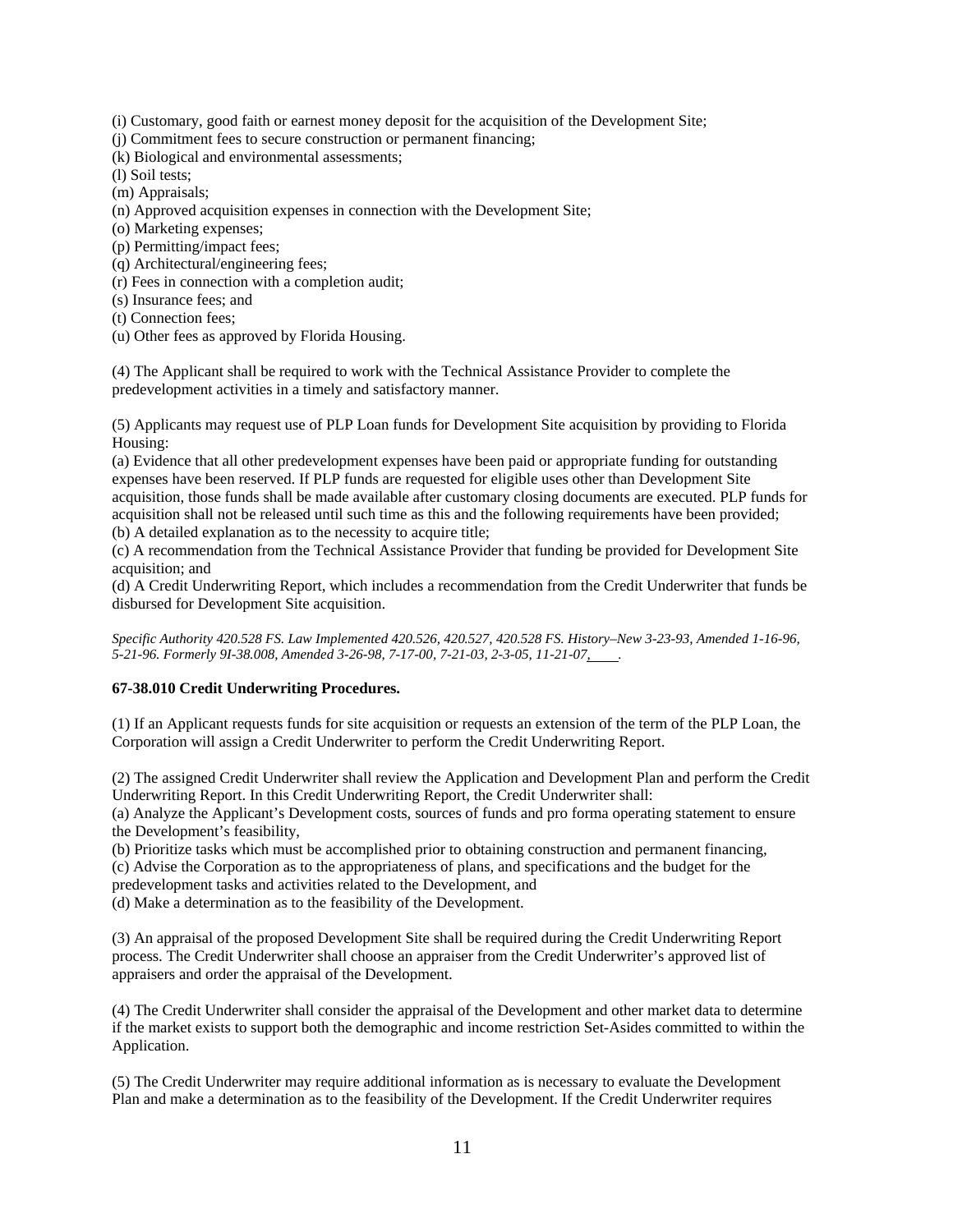additional clarifying materials in the course of the Credit Underwriting Report process, the Credit Underwriter shall request the materials from the Applicant and shall specify deadlines for submission of each such material. Failure to submit required information by the specified deadline, unless a written extension of time has been approved by the Corporation, shall result in the request for disbursement for site acquisition being denied.

(6) The Credit Underwriter shall complete and submit a written draft Credit Underwriting Report and recommendation to the Corporation within 80 calendar days from the date of assignment by the Corporation. The Technical Assistance Provider and the Applicant shall review the draft Report and provide written comments to the Corporation and Credit Underwriter within 72 hours of receipt. After the 72-hour review period, the Corporation shall provide comments on the draft Credit Underwriting Report and, as applicable, on the Applicant's and Technical Assistance Provider's comments, to the Credit Underwriter. The Credit Underwriter shall then review and consider the comments thereto and release the revised Report to the Corporation, the Technical Assistance Provider, and the Applicant. Any additional comments from the Applicant and Technical Assistance Provider shall be received by the Corporation and the Credit Underwriter within 72 hours of receipt of the revised Report. The Credit Underwriter shall provide to the Corporation a final Credit Underwriting Report which will address all comments made by the Applicant and the Technical Assistance Provider.

(7) It is the responsibility of the Applicant with the assistance of the Technical Assistance Provider to comply with each part of this rule chapter and to request in writing and provide evidence acceptable to the Corporation of extenuating circumstances for any requested waiver or extension. A failure to comply with any part of this rule chapter without the prior approval of the TAP and written permission of the Corporation shall result in the disqualification of the Development, loan de-obligated or application withdrawn by the Corporation.

*Specific Authority 420.528 FS. Law Implemented 420.528 FS. History–New 3-23-93, Amended 1-16-96, Formerly 9I-38.010, Amended 3-26-98, 7-17-00, 7-21-03, 2-3-05, 11-21-07, .* 

# **67-38.011 Fees.**

(1) The following fees and charges pertaining to each Application shall be paid by the Applicant:

(a) A nonrefundable application fee as identified in the Application Package;

(b) If PLP funds are to be used for site acquisition and the Applicant requests an extension of the PLP Loan Maturity Date, a credit underwriting fee pursuant to the contract between the Corporation and the Credit Underwriter shall be paid. If a Development involves scattered sites, a single credit underwriting fee shall be charged for the first site. This single fee may be paid from the PLP Loan proceeds. Additional credit underwriting on the Development's scattered sites will be billed at the Credit Underwriter's hourly rate and is not an eligible PLP cost. The Applicant is responsible for the additional cost;

(c) An initial commitment fee as identified in the Application Package shall be paid to the Corporation; (d) Following approval an additional commitment fee shall be paid within 20 calendar days of written notice to the Applicant that the Development Plan has been approved. In the event the Development Plan does not receive approval, the commitment fee paid at the time of acceptance of the Invitation to Participate letter shall be retained by the Corporation. In the event the Applicant successfully completes the Predevelopment Loan Program activities and obtains permanent or construction financing, the Applicant's PLP Loan repayment amount will be reduced by the full commitment fees paid provided the loan has not defaulted or the Applicant has fallen out of compliance with the PLP Rule;

(e) Servicing and Compliance Monitoring Fees shall be paid for multifamily rental Developments that obtain construction or permanent financing from sources other than Corporation programs. The total Servicing and Monitoring fee to be paid by the Applicant shall be submitted to the Corporation at the time of closing on the construction or permanent financing. The total Servicing and Monitoring fee is listed in the Application Package. For those Developments which obtain their construction or permanent financing from Corporation Programs, the Compliance Monitoring Fees shall be determined by the requirements of the particular program providing the financing in accordance with the rule chapter governing that particular program; and (f) All Credit Underwriting, Technical Assistance, Servicing and Compliance Monitoring Fees, extraordinary services and late fees shall be determined by contracts between the Corporation and the provider.